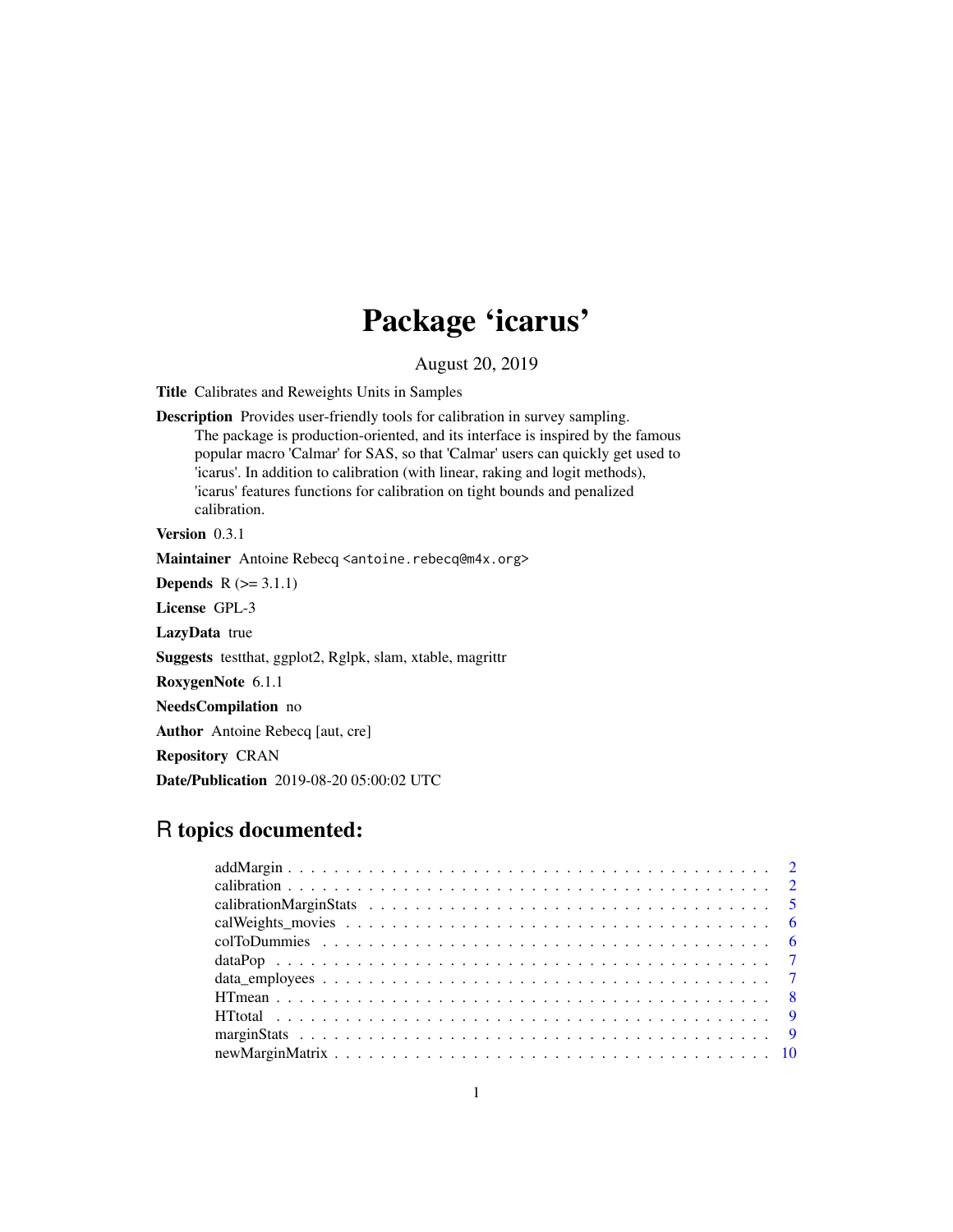#### <span id="page-1-0"></span> $2 \cos \theta$  calibration

| Index |  |
|-------|--|

addMargin *Adds a margin to marginMatrix*

# Description

Adds a margin to marginMatrix

# Usage

```
addMargin(marginMatrix, varName, vecTotals, adjustToOne = TRUE,
  thresholdAdjustToOne = 0.01)
```
# Arguments

| marginMatrix         | The matrix of margins to add the new margin to                                                                                        |
|----------------------|---------------------------------------------------------------------------------------------------------------------------------------|
| varName              | Name of variable in calibration matrix corresponding to the new margin                                                                |
| vecTotals            | values of margins (Calmar style) for the variable. Note : if length (vecTotals) $>$<br>1, then sum(thresholdAdjustToOne) has to be 1. |
| adjustToOne          | if TRUE and sum(vecTotals) is nearly 1, modify values of vecTotals so that sum<br>is $1$ .                                            |
| thresholdAdjustToOne |                                                                                                                                       |
|                      | adjust sum(vecTotals) to 1 if difference is under thresholdAdjustToOne                                                                |
|                      |                                                                                                                                       |

calibration *Calibration on margins*

# Description

Performs calibration on margins with several methods and customizable parameters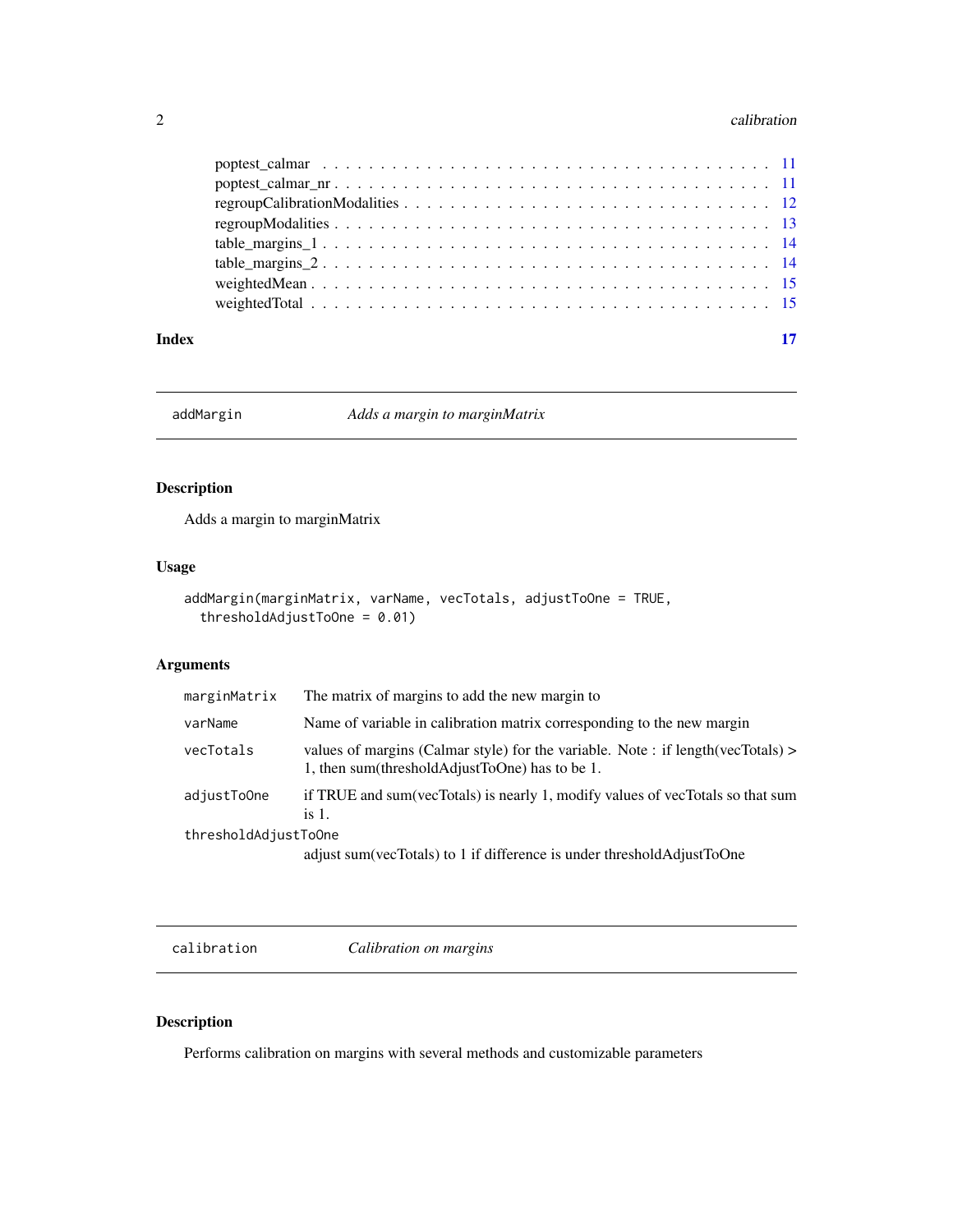#### calibration 3

# Usage

```
calibration(data, marginMatrix, colWeights, method = "linear",
 bounds = NULL, q = NULL, costs = NULL, gap = NULL,
 popTotal = NULL, pct = FALSE, scale = NULL, description = TRUE,
 maxIter = 2500, check = TRUE, calibTolerance = 1e-06,
 uCostPenalized = 1, lambda = NULL, precisionBounds = 1e-04,
  forceSimplex = FALSE, forceBisection = FALSE, colCalibratedWeights,
  exportDistributionImage = NULL, exportDistributionTable = NULL)
```
# Arguments

| data           | The dataframe containing the survey data                                                                                                                                                                                                                  |
|----------------|-----------------------------------------------------------------------------------------------------------------------------------------------------------------------------------------------------------------------------------------------------------|
| marginMatrix   | The matrix giving the margins for each column variable included in the calibra-<br>tion problem                                                                                                                                                           |
| colWeights     | The name of the column containing the initial weights in the survey dataframe                                                                                                                                                                             |
| method         | The method used to calibrate. Can be "linear", "raking", "logit", "truncated"                                                                                                                                                                             |
| bounds         | Two-element vector containing the lower and upper bounds for bounded meth-<br>ods ("truncated" and "logit")                                                                                                                                               |
| q              | Vector of q_k weights described in Deville and Sarndal (1992)                                                                                                                                                                                             |
| costs          | The penalized calibration method will be used, using costs defined by this vector.<br>Must match the number of rows of marginMatrix. Negative of non-finite costs<br>are given an infinite cost (coefficient of $C^{\wedge}$ -1 matrix is 0)              |
| gap            | Only useful for penalized calibration. Sets the maximum gap between max and<br>min calibrated weights / initial weights ratio (and thus is similar to the "bounds"<br>parameter used in regular calibration)                                              |
| popTotal       | Precise the total population if margins are defined by relative value in margin-<br>Matrix (percentages)                                                                                                                                                  |
| pct            | If TRUE, margins for categorical variables are considered to be entered as per-<br>centages. popTotal must then be set. (FALSE by default)                                                                                                                |
| scale          | If TRUE, stats (including bounds) on ratio calibrated weights / initial weights are<br>done on a vector multiplied by the weighted non-response ratio (ratio population<br>total / total of initial weights). Has same behavior as "ECHELLE=0" in Calmar. |
| description    | If TRUE, output stats about the calibration process as well as the graph of the<br>density of the ratio calibrated weights / initial weights                                                                                                              |
| maxIter        | The maximum number of iterations before stopping                                                                                                                                                                                                          |
| check          | performs a few check about the dataframe. TRUE by default                                                                                                                                                                                                 |
| calibTolerance | Tolerance for the distance to an exact solution. Could be useful when there<br>is a huge number of margins as the risk of inadvertently setting incompatible<br>constraints is higher. Set to 1e-06 by default.                                           |
|                | uCostPenalized Unary cost by which every cost is "costs" column is multiplied                                                                                                                                                                             |
| lambda         | The initial ridge lambda used in penalized calibration. By default, the initial<br>lambda is automatically chosen by the algorithm, but you can speed up the<br>search for the optimum if you already know a lambda close to the lambda_opt               |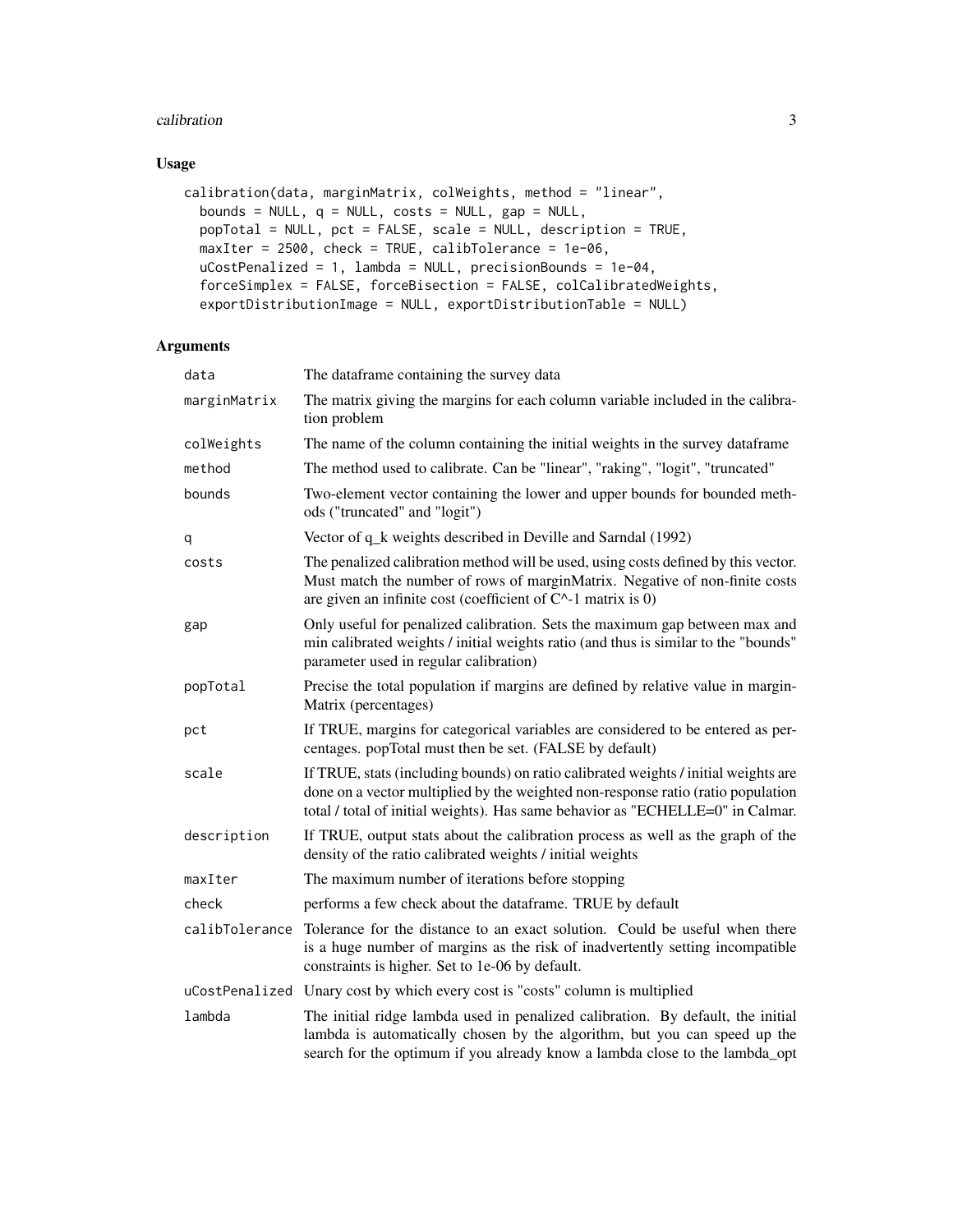|                         | corresponding to the gap you set. Be careful, the search zone is reduced when a<br>lambda is set by the user, so the program may not converge if the lambda set is<br>too far from the lambda_opt.                                                                                                 |
|-------------------------|----------------------------------------------------------------------------------------------------------------------------------------------------------------------------------------------------------------------------------------------------------------------------------------------------|
| precisionBounds         |                                                                                                                                                                                                                                                                                                    |
|                         | Only used for calibration on minimum bounds. Desired precision for lower and<br>upper reweighting factor, both bounds being as close to 1 as possible                                                                                                                                              |
| forceSimplex            | Only used for calibration on tight bounds. Bisection algorithm is used for matri-<br>ces whose size exceed 1e8. force Simplex = TRUE forces the use of the simplex<br>algorithm whatever the size of the problem (you might want to set this parameter<br>to TRUE if you have a large memory size) |
|                         | forceBisection Only used for calibration on tight bounds. Forces the use of the bisection algo-<br>rithm to solve calibration on tight bounds                                                                                                                                                      |
| colCalibratedWeights    |                                                                                                                                                                                                                                                                                                    |
|                         | Deprecated. Only used in the scope of calibration function                                                                                                                                                                                                                                         |
| exportDistributionImage |                                                                                                                                                                                                                                                                                                    |
|                         | File name to which the density plot shown when description is TRUE is ex-<br>ported. Requires package "ggplot2"                                                                                                                                                                                    |
| exportDistributionTable |                                                                                                                                                                                                                                                                                                    |
|                         | File name to which the distribution table of before/after weights shown when<br>description is TRUE is exported. Requires package "xtable"                                                                                                                                                         |

# Value

column containing the final calibrated weights

# References

Deville, Jean-Claude, and Carl-Erik Sarndal. "Calibration estimators in survey sampling." Journal of the American statistical Association 87.418 (1992): 376-382.

Bocci, J., and C. Beaumont. "Another look at ridge calibration." Metron 66.1 (2008): 5-20.

Vanderhoeft, Camille. Generalised calibration at statistics Belgium: SPSS Module G-CALIB-S and current practices. Inst. National de Statistique, 2001.

Le Guennec, Josiane, and Olivier Sautory. "Calmar 2: Une nouvelle version de la macro calmar de redressement d'echantillon par calage." Journees de Methodologie Statistique, Paris. INSEE (2002).

# Examples

```
N <- 300 ## population total
## Horvitz Thompson estimator of the mean: 1.666667
weightedMean(data_employees$movies, data_employees$weight, N)
## Enter calibration margins:
mar1 <- c("category",3,80,90,60)
mar2 <- c("sex",2,140,90,0)
mar3 <- c("department",2,100,130,0)
mar4 <- c("salary", 0, 470000,0,0)
margins <- rbind(mar1, mar2, mar3, mar4)
## Compute calibrated weights with raking ratio method
```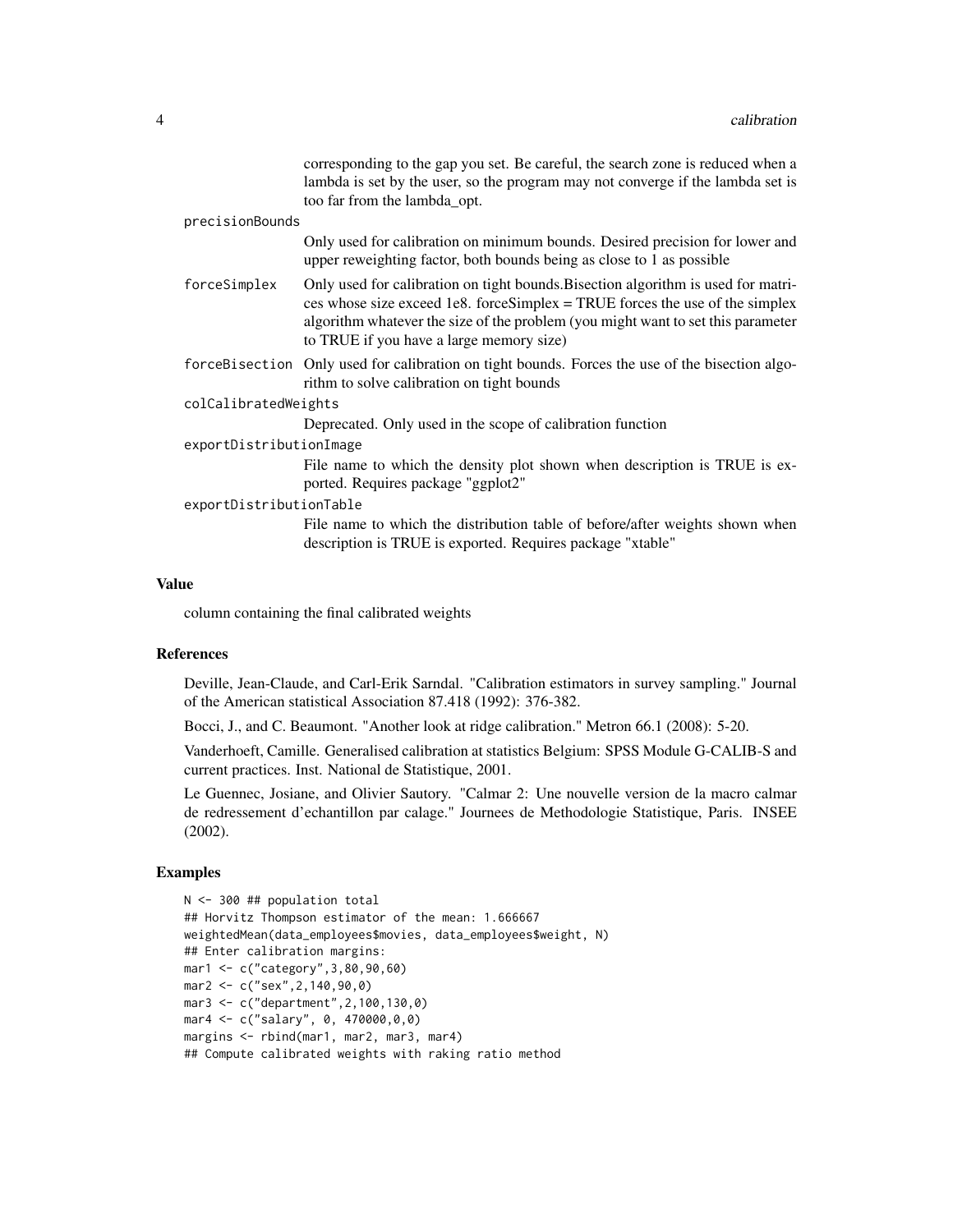```
wCal <- calibration(data=data_employees, marginMatrix=margins, colWeights="weight"
                            , method="raking", description=FALSE)
## Calibrated estimate: 2.471917
weightedMean(data_employees$movies, wCal, N)
```
<span id="page-4-1"></span>calibrationMarginStats

*Stats for initial weights, calibrated weights, and margins.*

#### Description

Gives stats about the calibration process: differences between totals after/before calibration and margins. Totals for categorical variables are displayed in percentages. (same as first panels output in Calmar/Calmar 2) Output is a list, which might not be convenient for exports (e.g. for integration into a scientific report). In such cases, use function [marginStats](#page-8-1), which outputs a dataframe.

#### Usage

```
calibrationMarginStats(data, marginMatrix, popTotal = NULL,
  pct = FALSE, colWeights, colCalibratedWeights = NULL,
  calibThreshold = 1)
```
## Arguments

| data                 | dataframe containing the survey data                                                                                                                |  |
|----------------------|-----------------------------------------------------------------------------------------------------------------------------------------------------|--|
| marginMatrix         | matrix of margins                                                                                                                                   |  |
| popTotal             | total of population, useful if margins are entered in relative value                                                                                |  |
| pct                  | Set this to true if margins for categorical variables are written in percentages                                                                    |  |
| colWeights           | name of weights column in the dataframe                                                                                                             |  |
| colCalibratedWeights |                                                                                                                                                     |  |
|                      | name of calibrated weights column in the dataframe (if applicable)                                                                                  |  |
|                      | calibThreshold If difference between calibration estimate and margin differ more than this pa-<br>rameter, calibration is considered to have failed |  |

# Value

List containing stats on weights and margins

#### See Also

[marginStats](#page-8-1)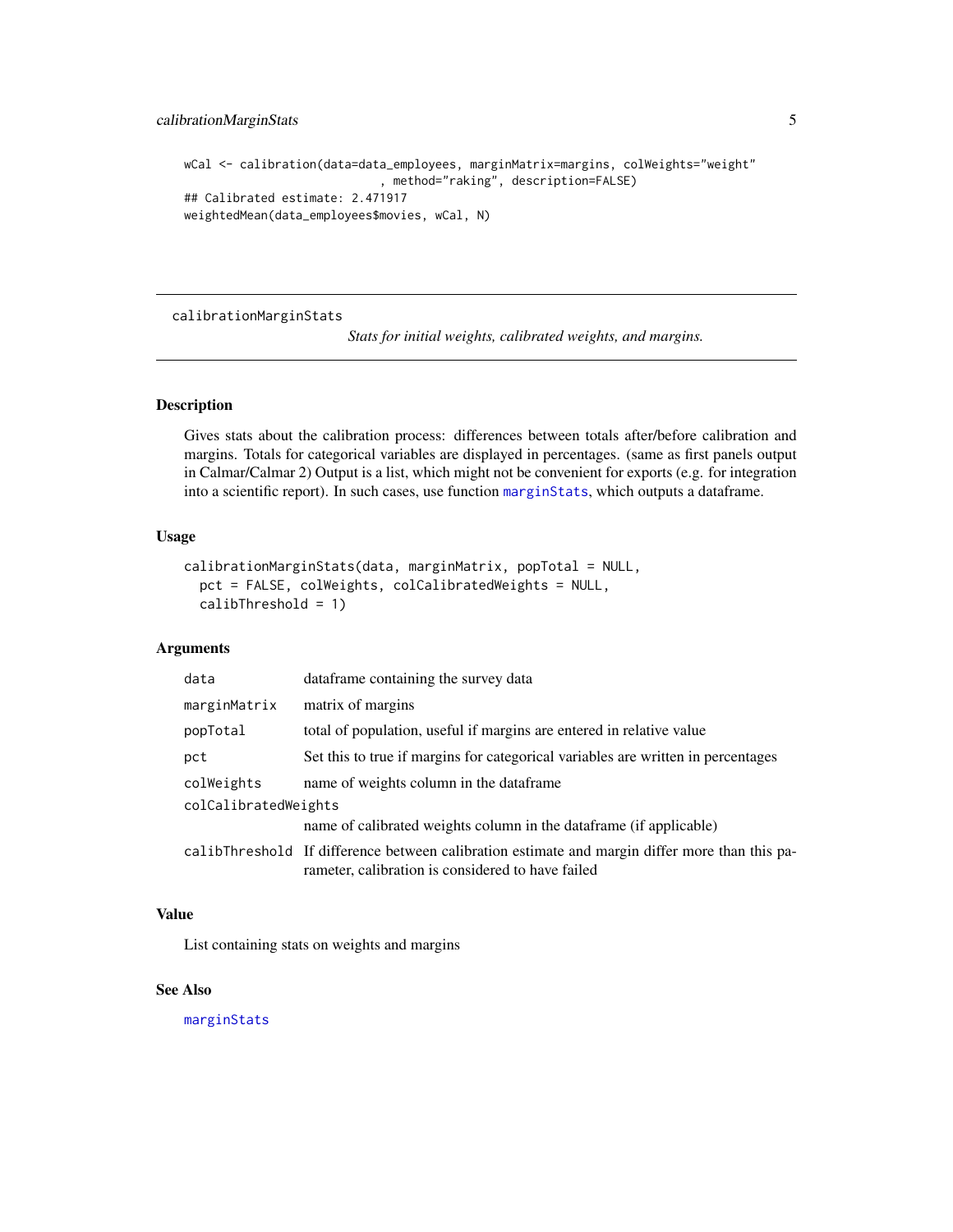<span id="page-5-0"></span>calWeights\_movies *Calibration weights for* [data\\_employees](#page-6-1)

# Description

Calibration weights computed with Calmar2 for the small example [data\\_employees](#page-6-1).

#### Usage

calWeights\_movies

#### Format

1 column "id", unique id for each of the 15 units in sample. 3 columns with calibration weights using 3 different methods (linear, raking, and logit with bounds LO=0.4, UP=2.2)

# Author(s)

Antoine Rebecq

| colToDummies | Changes a column containing multiple values to a matrix of columns |
|--------------|--------------------------------------------------------------------|
|              | containing the dummies corresponding to each value.                |

# Description

Changes a column containing multiple values to a matrix of columns containing the dummies corresponding to each value.

# Usage

colToDummies(col, nameCol, modalities = NULL, keepValue = FALSE)

# Arguments

| col        | input column                                                                                                                                                                           |
|------------|----------------------------------------------------------------------------------------------------------------------------------------------------------------------------------------|
| nameCol    | name that will be used as a prefix for dummies column name in the output matrix                                                                                                        |
| modalities | if a vector is entered, dummies produced will only be the ones corresponding<br>to the values in the "modalities" input column $+$ another one containing all the<br>other modalities. |
| keepValue  | Logical. If TRUE, puts not "1"s in the dummies output columns but the real<br>values in the "col" column (except if values are non-numeric)                                            |

# Value

Matrix containing the dummy columns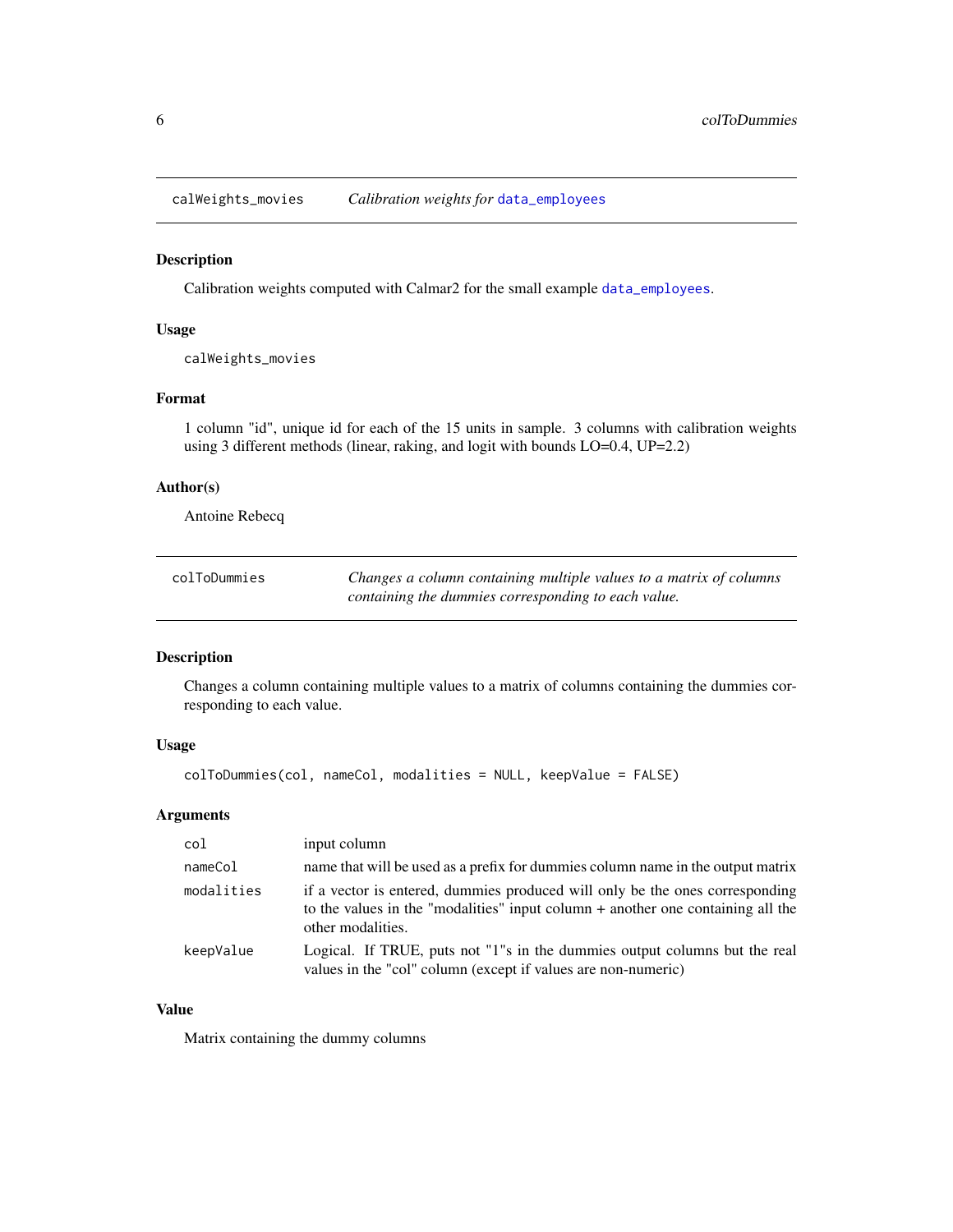<span id="page-6-2"></span><span id="page-6-0"></span>

# Description

This data set features a generated population of 50000 units. 11 characteristics of interest for all units in population are featured. These characteristics of interest are variously correlated to one another. A stratified random sampling (with a proportional allocation on variable Y3) of fixed size 1000 is selected. Among the 1000 units in the selected sample, only 718 are respondant to the survey. These responding units are selected using a dummy logit model.

#### Usage

dataPop

#### Format

1 column "ident" with unique id for all units. 11 columns with various characteristics of interest for units in the population. 1 column "weight", with sampling weights . Weights equal to zero means that the unit is not selected in the sample. 1 column "simul\_nr" indicates the probability that each unit will respond to the survey. 1 column "responding". For sampled units, indicates whether unit is respondant to survey (1) or not (0). Variable is also equal to 0 for units not selected in sample 1 column "qTest" containing randomly generated q weights used in unit tests 50000 rows, 1 row per unit in the population.

## Author(s)

Antoine Rebecq

#### References

Rebecq, A., & Merly-Alpa, T. Pourquoi minimiser la dispersion des poids en sondage. preprint.

<span id="page-6-1"></span>data\_employees *A small example sample for calibration with Icarus*

#### Description

This table features a samples of 15 units (drawn from a population of size 300), used in a small survey to determine how frequently the employees of a firm go the movies (column "cinema"). Some auxiliary variables are given, which allows the use of calibration to improve estimates. Margins for these auxiliary variables are known: categ: 80 (modality 1) ; 90 (modality 2) ; 60 (modality 3) sexe: 140 (modality 1) ; 90 (modality 2) service: 100 (modality 1) ; 130 (modality 2) salaire : 470000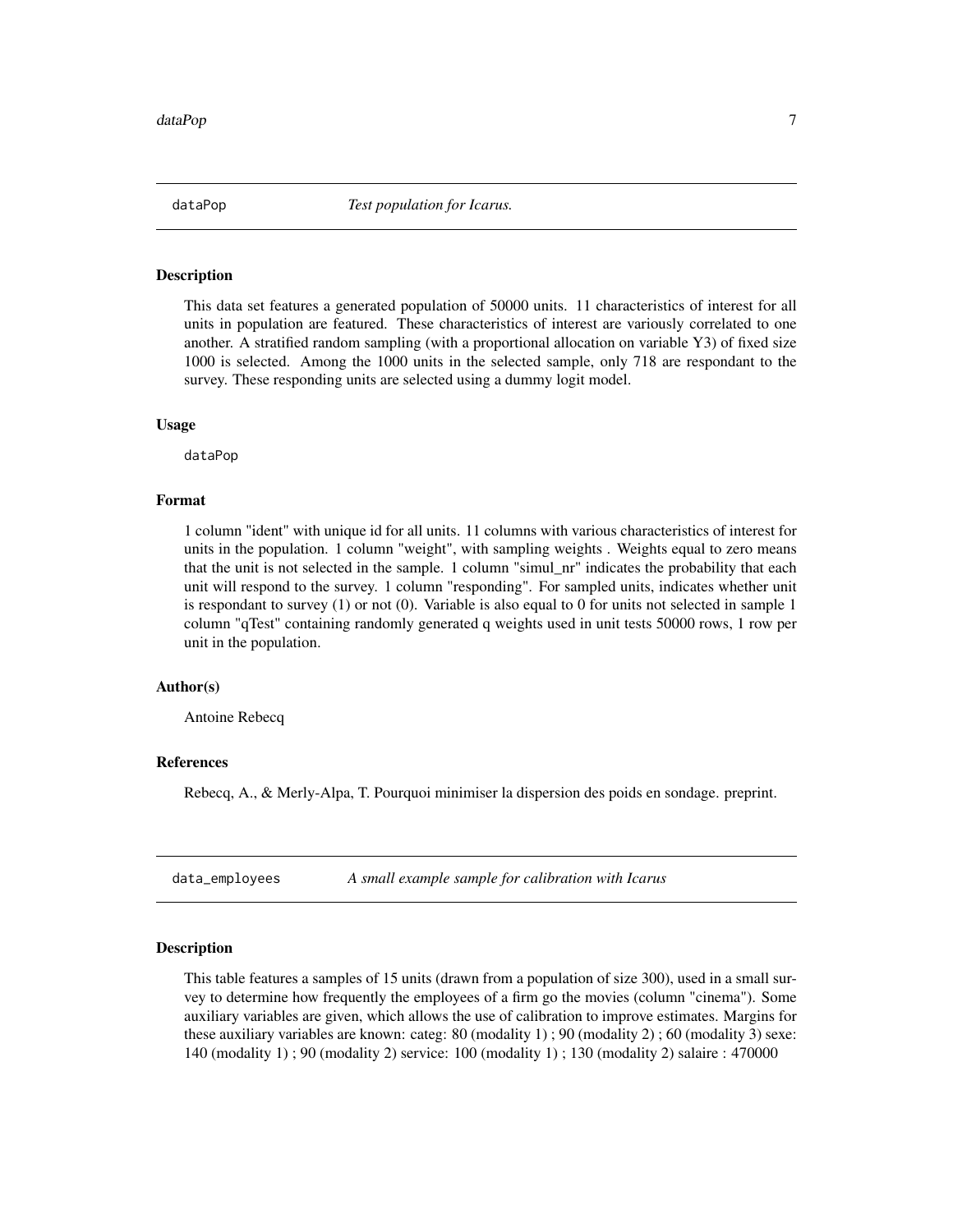# <span id="page-7-0"></span>Usage

data\_employees

# Format

15 rows, one per unit in sample. 1 column "id", unique id for each unit. 4 columns of auxiliary variables ("service", "categ", "sexe", "salaire"). 1 column "cinema" - the variable of interest 1 column "weight" - the Horvitz-Thompson weights

# Author(s)

Antoine Rebecq

<span id="page-7-1"></span>HTmean *Weighted estimator for the mean*

# Description

Computes the weighted estimator for the mean of a column. Alias for [weightedMean](#page-14-1)

#### Usage

```
HTmean(var, weights, popTot = NULL)
```
# Arguments

| var     | column of variable of interest                                                                                                                                                                                             |
|---------|----------------------------------------------------------------------------------------------------------------------------------------------------------------------------------------------------------------------------|
| weights | column of weights matching the variable of interest                                                                                                                                                                        |
| popTot  | population size, used in Horvitz-Thompson-like estimation. If no value is given<br>for popTot, default value is the sum of weights. In the context of survey sam-<br>pling, this is equivalent to using an Hajek estimate. |

# Value

Estimated mean

# See Also

[weightedMean](#page-14-1)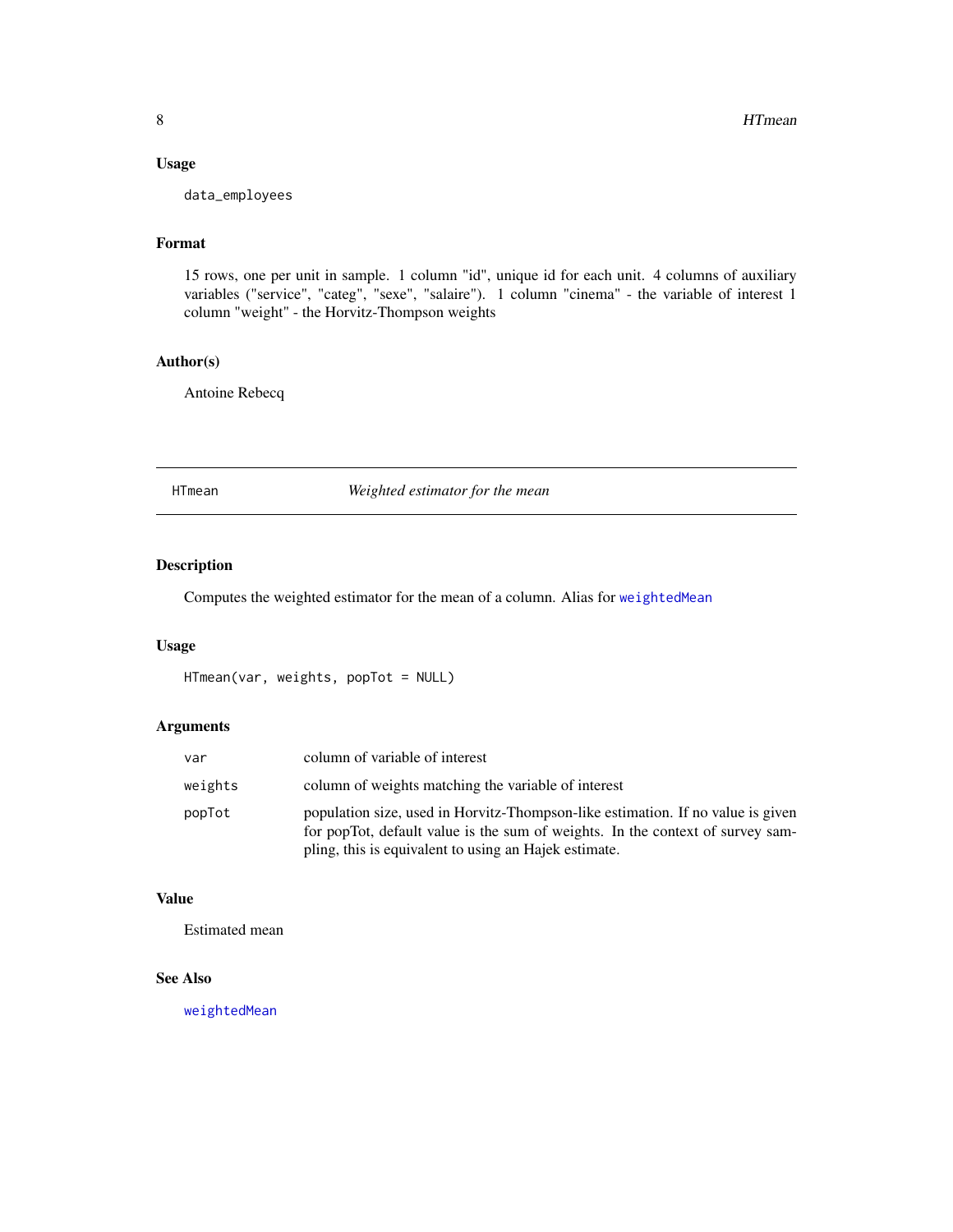<span id="page-8-2"></span><span id="page-8-0"></span>

# Description

Computes the weighted estimator for the total of a column. Alias for [weightedTotal](#page-14-2)

#### Usage

HTtotal(var, weights)

# Arguments

| var     | column of variable of interest                      |
|---------|-----------------------------------------------------|
| weights | column of weights matching the variable of interest |

# Value

Estimated total

#### See Also

[weightedTotal](#page-14-2)

<span id="page-8-1"></span>marginStats *Stats for initial weights, calibrated weights, and margins.*

# Description

Just like [calibrationMarginStats](#page-4-1), gives stats about the calibration process: differences between totals after/before calibration and margins. Totals for categorical variables are displayed in percentages. The last column, named "difference", shows the difference (in percentage points) between initial estimates and margins (if colCalibratedWeights is NULL) or between calibrated estimates and margins (if colCalibratedWeights is not NULL). Output is a dataframe, which might be more convenient to export than a list (e.g. for integration into reports).

# Usage

```
marginStats(data, marginMatrix, pct = FALSE, popTotal = NULL,
 colWeights, colCalibratedWeights = NULL, calibThreshold = 1)
```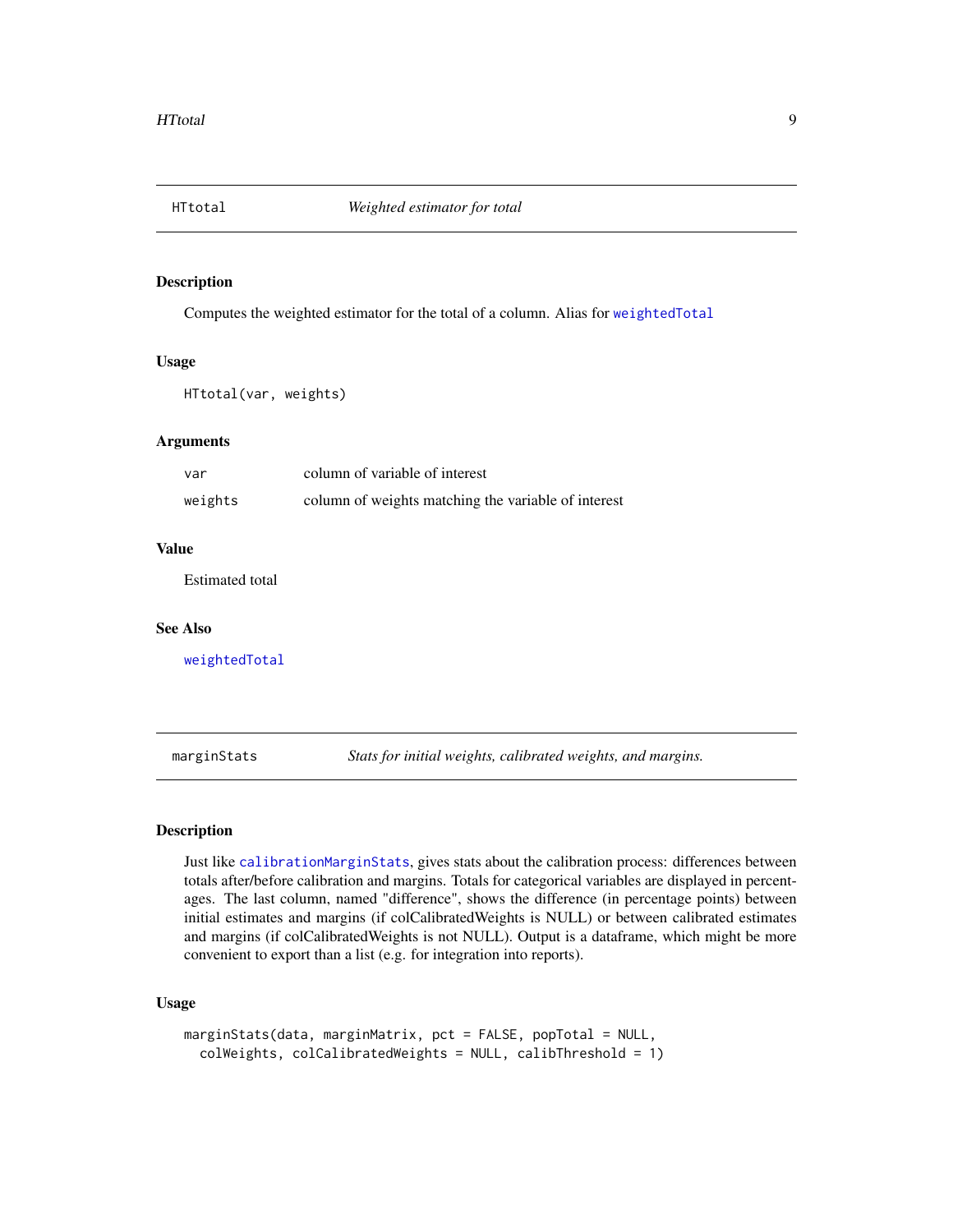# Arguments

| data                 | data frame containing the survey data                                                                                                               |  |
|----------------------|-----------------------------------------------------------------------------------------------------------------------------------------------------|--|
| marginMatrix         | matrix of margins                                                                                                                                   |  |
| pct                  | Set this to true if margins for categorical variables are written in percentages                                                                    |  |
| popTotal             | total of population, useful if margins are entered in relative value                                                                                |  |
| colWeights           | name of weights column in the dataframe                                                                                                             |  |
| colCalibratedWeights |                                                                                                                                                     |  |
|                      | name of calibrated weights column in the dataframe (if applicable)                                                                                  |  |
|                      | calibThreshold If difference between calibration estimate and margin differ more than this pa-<br>rameter, calibration is considered to have failed |  |

# Value

Dataframe containing stats on weights and margins

# See Also

[calibrationMarginStats](#page-4-1)

newMarginMatrix *Create empty margin matrix*

# Description

Use this to create an empty margin matrix (which facilitates the use of magrittr syntax to enter margins)

# Usage

```
newMarginMatrix()
```
#### Examples

```
library(magrittr)
N <- 230 ## population total
## Horvitz Thompson estimator of the mean: 2.174
weightedMean(data_employees$movies, data_employees$weight, N)
## Enter calibration margins:
margins <- newMarginMatrix() %>%
  addMargin("category", c(0.35, 0.40, 0.25)) %>%
  addMargin("sex", c(0.6, 0.4)) %>%
  addMargin("department", c(0.45, 0.55)) %>%
  addMargin("salary", 470000)
## Compute calibrated weights with raking ratio method
wCal <- calibration(data=data_employees, marginMatrix=margins, colWeights="weight"
                    , method="raking", pct = TRUE, description=FALSE
```
<span id="page-9-0"></span>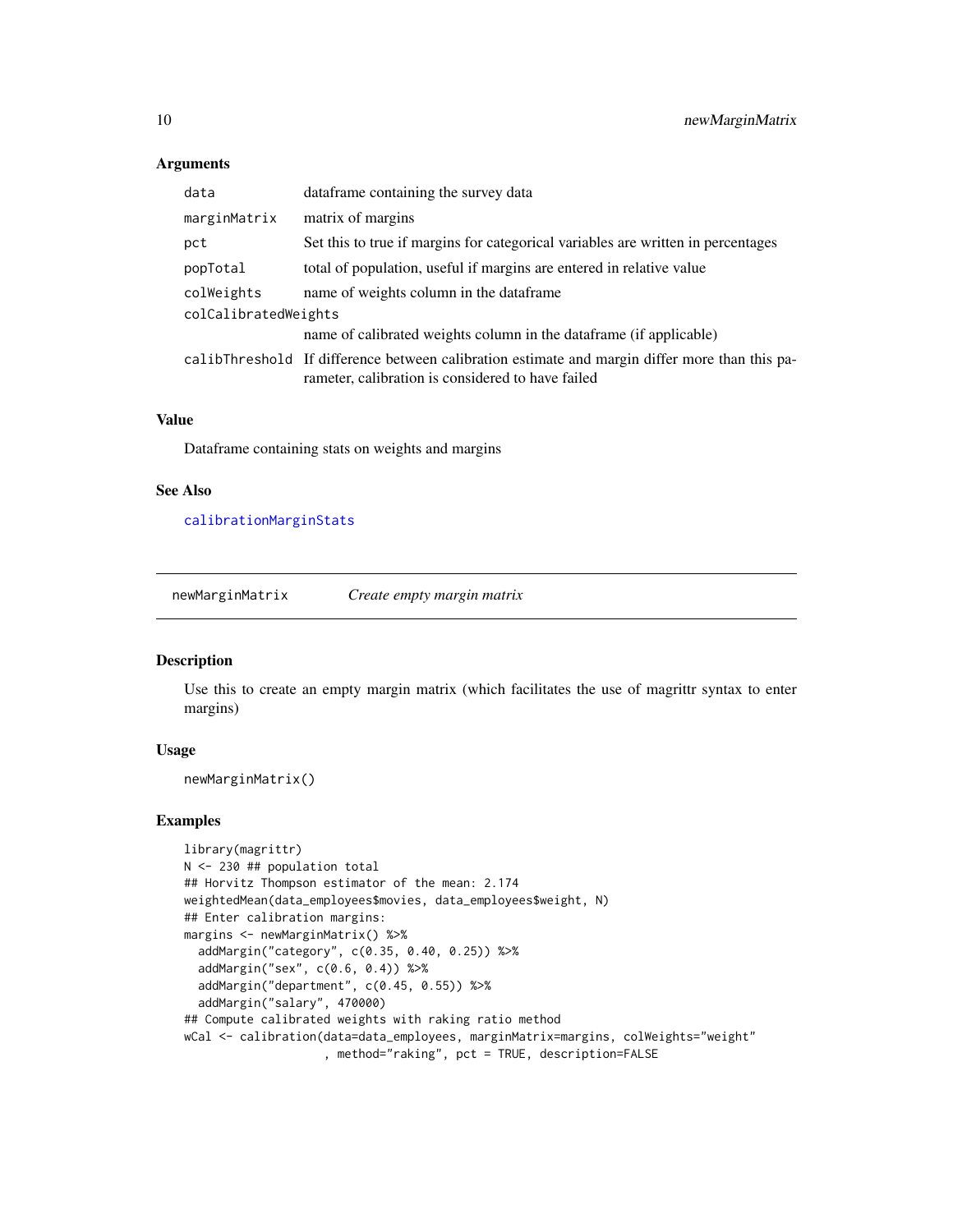#### <span id="page-10-0"></span>poptest\_calmar 11

```
, popTotal = N)
## Calibrated estimate: 2.471917
weightedMean(data_employees$movies, wCal, N)
```
poptest\_calmar *Calibration on population test - made on Calmar2*

# Description

This data set features calibration weights for the sample test of [dataPop](#page-6-2) (using margins tables [table\\_margins\\_1](#page-13-1) and [table\\_margins\\_2](#page-13-2)). Calibration is is computed using the SAS Macro Calmar2, for test purposes.

# Usage

poptest\_calmar

# Format

1000 rows, one per unit in the sample. 1 column "ident", with a unique id for every unit in the sample 3 methods of calibration are used (linear, raking, and logit with bounds LO=0.2 and UP=1.3) for two different margins tables [table\\_margins\\_1](#page-13-1) and [table\\_margins\\_2](#page-13-2), which results in 7 columns of weights.

#### Author(s)

Antoine Rebecq

#### References

Le Guennec, J., and Sautory, O. (2002). Calmar 2: Une nouvelle version de la macro calmar de redressement d'echantillon par calage. Journees de Methodologie Statistique, Paris. INSEE.

poptest\_calmar\_nr *Calibration with nonresponse on population test - made on Calmar2*

#### Description

This data set features calibration weights for the sample test of [dataPop](#page-6-2) (using margins tables [table\\_margins\\_1](#page-13-1) and [table\\_margins\\_2](#page-13-2)). Calibration is is computed using the SAS Macro Calmar2, for test purposes. Only the 718 responding units are taken into account.

#### Usage

poptest\_calmar\_nr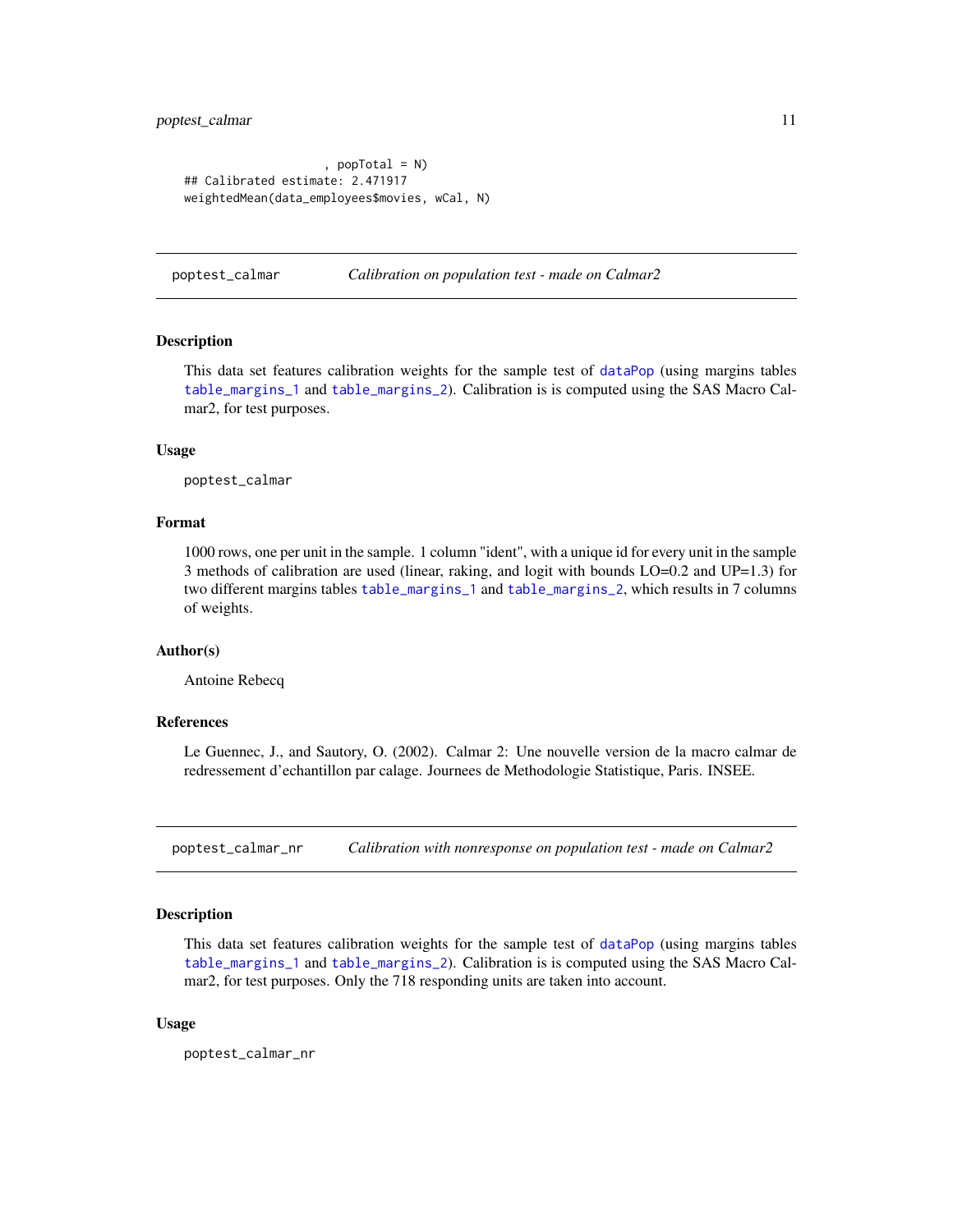# Format

718 rows, one per unit in the sample. 1 column "ident", with a unique id for every unit in the sample 3 methods of calibration are used (linear, raking, and logit with bounds LO=0.1 and UP=2.0 and parameter ECHELLE=0) for two different margins tables [table\\_margins\\_1](#page-13-1) and [table\\_margins\\_2](#page-13-2), which results in 7 columns of weights.

# Author(s)

Antoine Rebecq

# References

Le Guennec, J., and Sautory, O. (2002). Calmar 2: Une nouvelle version de la macro calmar de redressement d'echantillon par calage. Journees de Methodologie Statistique, Paris. INSEE.

regroupCalibrationModalities

*Regroup calibration modalities*

# **Description**

Beware, this function modifies the calibrationMatrix and marginMatrix objects entered in parameter? Regroups modalities entered in "vecModalities" into single "newModality" in "calibration-Matrix" and adapts "marginMatrix" to the new concept. Typical usage is right before a calibration (and after comptutation of marginMatrix), when you realise calibration output is better when several modalities are reduced to one. (typically very rare modalities, on which calibration constraints are very restrictive). Uses pseudo-"call by reference" via eval.parent because 2 objects are modified : calibrationMatrix and marginMatrix

#### Usage

```
regroupCalibrationModalities(calibrationMatrix, marginMatrix,
 calibrationVariable, vecModalities, newModality)
```
#### Arguments

calibrationMatrix

|                     | calibration matrix                                                    |
|---------------------|-----------------------------------------------------------------------|
|                     | marginMatrix matrix containing the margins to the Icarus format       |
| calibrationVariable |                                                                       |
|                     | name of the calibration varaible for which regroupment has to be done |
|                     | vecModalities Initial modalities of the variable                      |
| newModality         | Regrouped modalities of the variable                                  |

<span id="page-11-0"></span>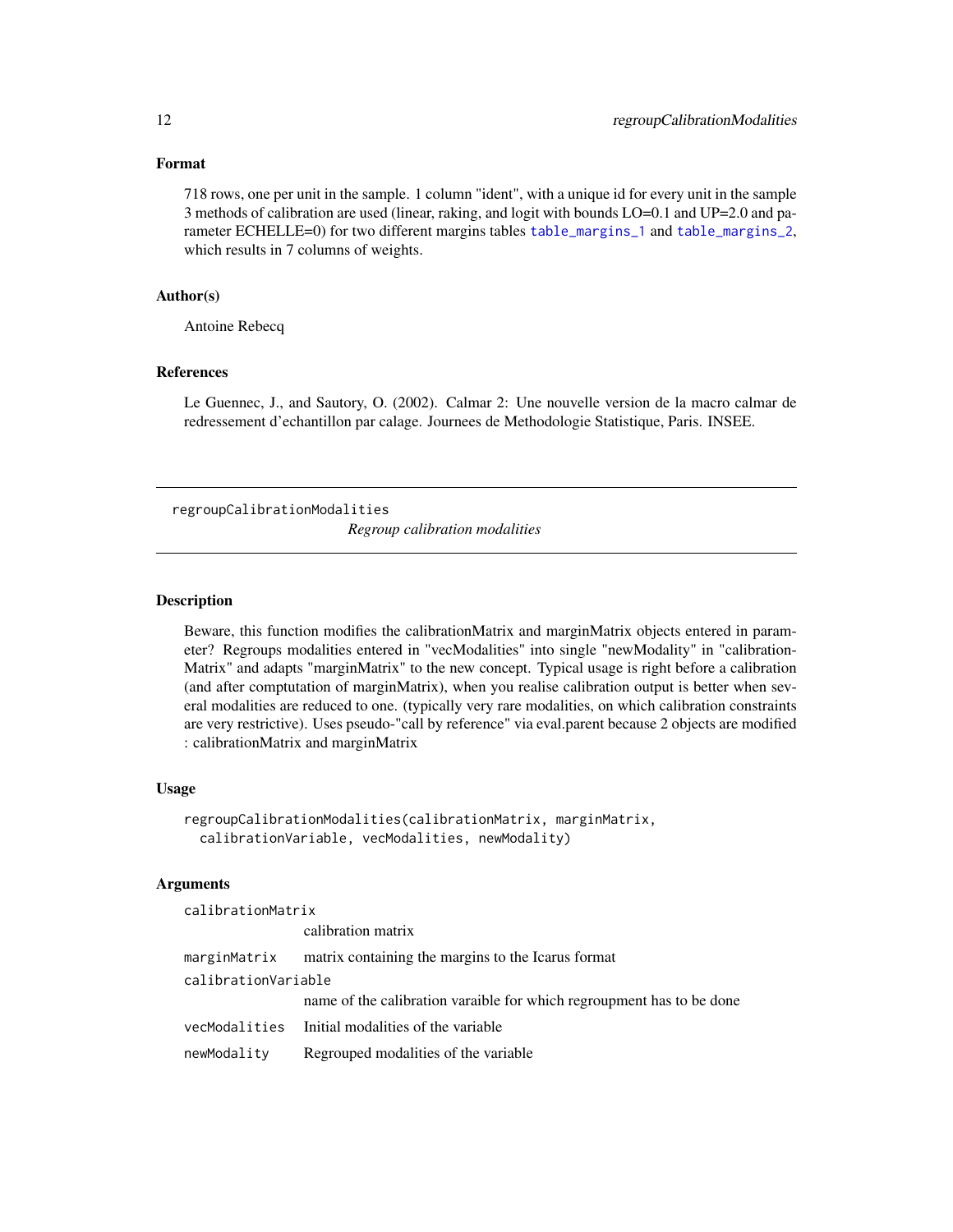# <span id="page-12-0"></span>regroupModalities 13

#### Examples

```
## Not run:
## Suppose we have a calibration matrix and a margin matrix containing information
## for two categorical variables "X1" (10 modalities) and "X2" (5 modalities)
matrixCal <- data.frame(matrix(
              c(floor(10*runif(100))+1,floor((5)*runif(100))+1,
              floor(10*runif(100))+1,rep(10,100)),
              ncol=4))
marginMatrix <- matrix(c("X1",10,rep(1/10,10),
                "X2",5,rep(1/5,5),rep(0,5)), nrow=2, byrow=TRUE)
# table(matrixCal$X1)
# 1 2 3 4 5 6 7 8 9 10
# 9 8 8 8 11 15 13 6 10 12
# marginMatrix
# [,1] [,2] [,3] [,4] [,5] [,6] [,7] [,8] [,9] [,10] [,11] [,12]
# [1,] "X1" "10" "0.1" "0.1" "0.1" "0.1" "0.1" "0.1" "0.1" "0.1" "0.1" "0.1"
# [2,] "X2" "5" "0.2" "0.2" "0.2" "0.2" "0.2" "0" "0" "0" "0" "0"
regroupCalibrationModalities(matrixCal, marginMatrix, "X1", c(3,4,8), "0")
# table(matrixCal$X1)
# 0 1 2 5 6 7 9 10
# 22 9 8 11 15 13 10 12
# marginMatrix
# [,1] [,2] [,3] [,4] [,5] [,6] [,7] [,8] [,9] [,10]
# [1,] "X1" "8" "0.3" "0.1" "0.1" "0.1" "0.1" "0.1" "0.1" "0.1"
# [2,] "X2" "5" "0.2" "0.2" "0.2" "0.2" "0.2" "0" "0" "0"
## End(Not run)
```
regroupModalities *Regroup elements of a vector*

## Description

Regroup the contiguous elements of a vector under a single value. Which elements should be regrouped is indicated by the rows of a matrix. Output vector is NOT a factor.

#### Usage

```
regroupModalities(column, regroupMatrix, modalities = NULL)
```
#### Arguments

| column     | Column vector which values are going to be replaced                             |  |
|------------|---------------------------------------------------------------------------------|--|
|            | regroupMatrix Bounds of the values to regroup under the same modality           |  |
| modalities | Specify the values of the modalities to use. Must match number of rows of       |  |
|            | regroupMatrix If not specified, replacement modalities will be 1:length(column) |  |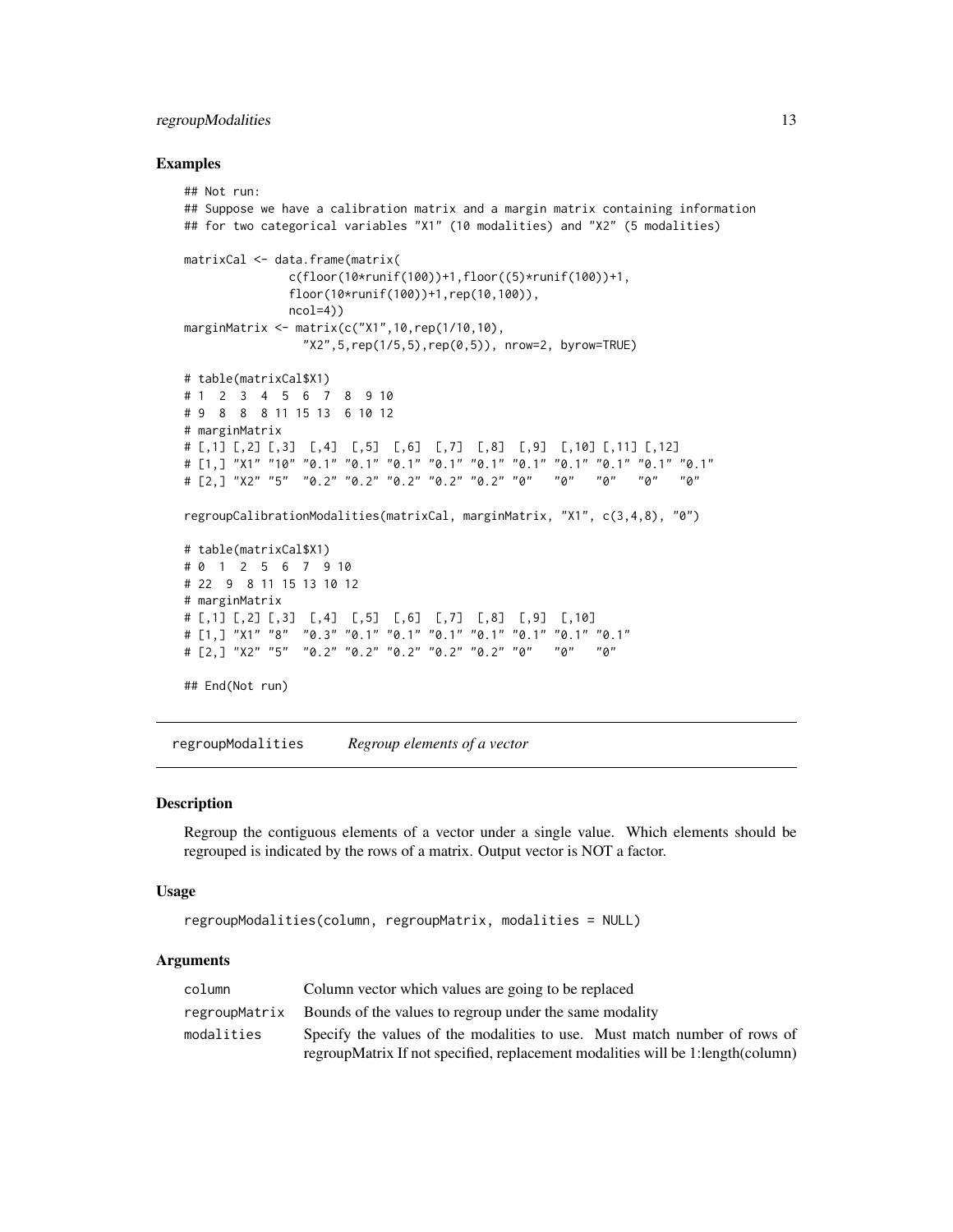#### <span id="page-13-0"></span>Value

Column vector with regrouped modalities

#### Examples

```
regroupModalities(c(1:20),rbind(c(0,5),c(6,18),c(19,Inf)))# Returns : [1] 1 1 1 1 1 2 2 2 2 2 2 2 2 2 2 2 2 2 3 3
```
<span id="page-13-1"></span>table\_margins\_1 *Margins for calibration of test population*

# Description

This table features calibration margins for the sample of the test population of [dataPop](#page-6-2)

# Usage

table\_margins\_1

#### Format

A margins table written in the Icarus format.

#### Author(s)

Antoine Rebecq

<span id="page-13-2"></span>table\_margins\_2 *Margins for calibration of test population*

# Description

This table features calibration margins for the sample of the test population of [dataPop](#page-6-2). Margins for categorical variables are entered in percentages.

# Usage

table\_margins\_2

# Format

A margins table written in the Icarus format.

#### Author(s)

Antoine Rebecq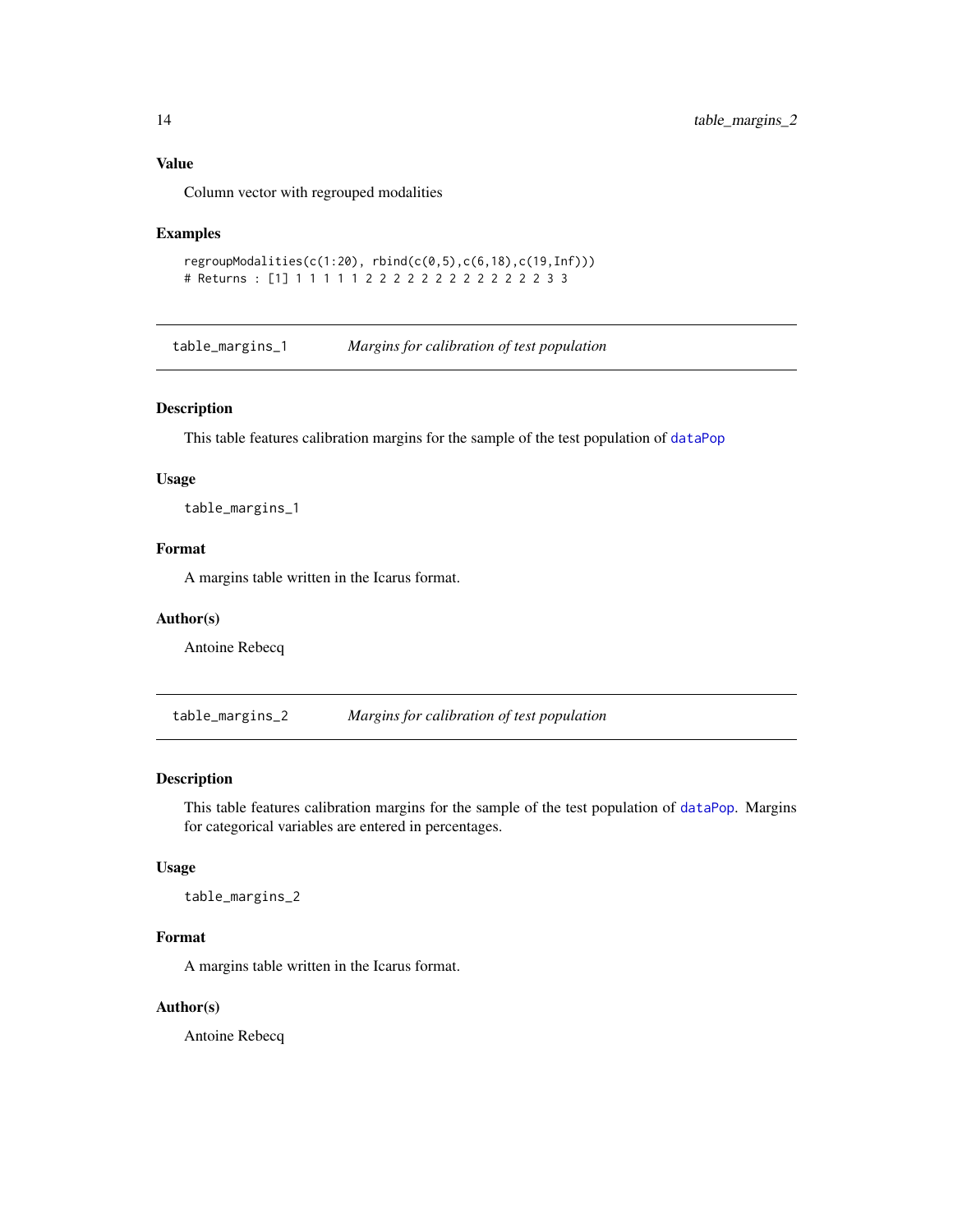<span id="page-14-1"></span><span id="page-14-0"></span>

# Description

Computes the weighted estimator for the mean of a column

# Usage

weightedMean(var, weights, popTot = NULL)

# Arguments

| var     | column of variable of interest                                                                                                                                                                                             |
|---------|----------------------------------------------------------------------------------------------------------------------------------------------------------------------------------------------------------------------------|
| weights | column of weights matching the variable of interest                                                                                                                                                                        |
| popTot  | population size, used in Horvitz-Thompson-like estimation. If no value is given<br>for popTot, default value is the sum of weights. In the context of survey sam-<br>pling, this is equivalent to using an Hajek estimate. |

# Value

Estimated mean

#### See Also

[HTmean](#page-7-1)

<span id="page-14-2"></span>weightedTotal *Weighted estimator for total*

# Description

Computes the weighted estimator for the total of a column

# Usage

```
weightedTotal(var, weights)
```
# Arguments

| var     | column of variable of interest                      |
|---------|-----------------------------------------------------|
| weights | column of weights matching the variable of interest |

# Value

Estimated total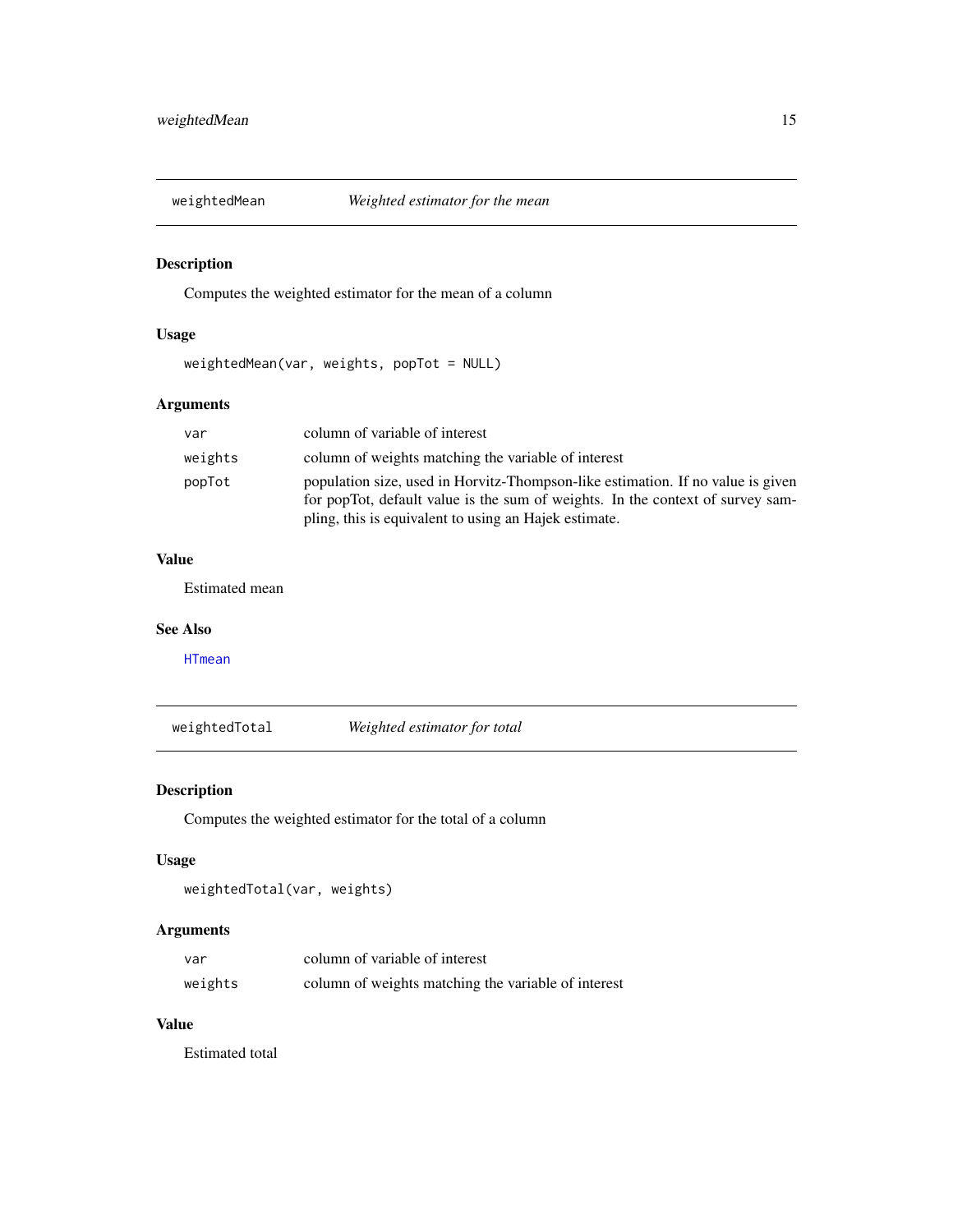<span id="page-15-0"></span>16 weightedTotal

See Also

[HTtotal](#page-8-2)